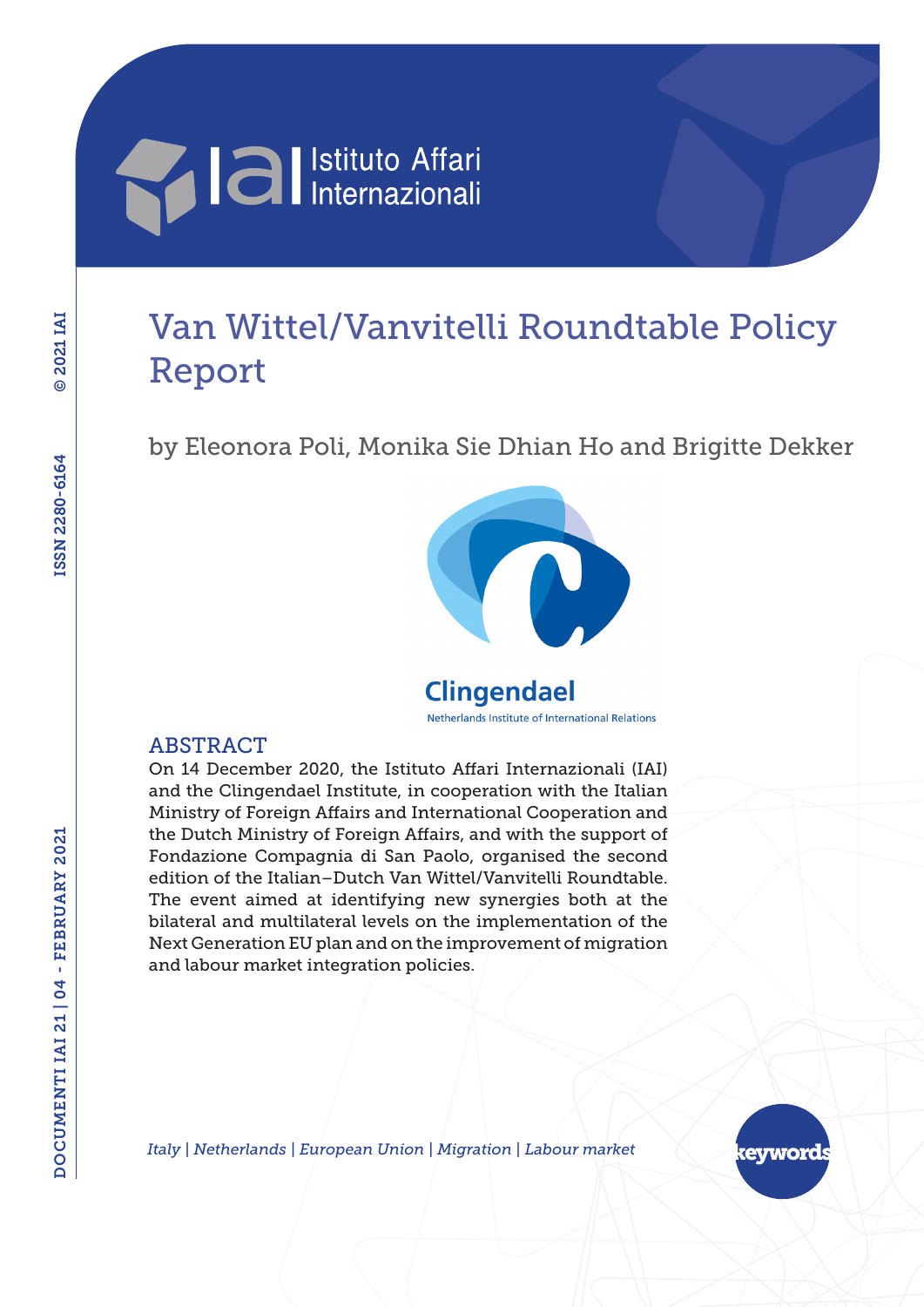### Van Wittel/Vanvitelli Roundtable Policy Report

by Eleonora Poli, Monika Sie Dhian Ho and Brigitte Dekker\*

#### **Introduction**

On 14 December 2020, the Istituto Affari Internazionali (IAI) and the Clingendael Institute, in cooperation with the Italian Ministry of Foreign Affairs and International Cooperation and the Dutch Ministry of Foreign Affairs, and with the support of Fondazione Compagnia di San Paolo, organised the second edition of the Italian–Dutch Van Wittel/Vanvitelli Roundtable.<sup>1</sup> The event, which was opened by the Italian and Dutch Ministers of Foreign Affairs, gathered experts from official institutions, universities, civil society, NGOs and think tanks from both countries. The aim of the initiative was to identify new synergies both at the bilateral and multilateral levels on the implementation of the Next Generation EU plan (NextGenEU) and on the improvement of migration and labour market integration policies.

Ferdinando Nelli Feroci, President of the IAI, and Tom de Bruijn, President of the Clingendael Institute, opened the event by emphasising the importance of this Italian–Dutch dialogue as an initiative that goes beyond the Franco-German focus of the European Union to develop an effective, more Europe-wide collaboration, in this case between the Netherlands and Italy. After the welcome remarks, the Ministers of Foreign Affairs each gave inspirational speeches. The Italian Minister, Luigi Di Maio, emphasised the need for a more structural relationship between the Netherlands and Italy. While taking into account the different sensitivities and perspectives among EU countries, the success of the NextGenEU will depend

 $1$  A video of the event is available in IAI website: [https://www.iai.it/en/node/12437.](https://www.iai.it/en/node/12437)

<sup>\*</sup> Eleonora Poli is Senior Fellow at the Istituto Affari Internazionali (IAI). Monika Sie Dhian Ho is General Director of the Clingendael Institute and is vice chair of the European Integration Committee of the Netherlands Advisory Council on International Affairs (AIV). Brigitte Dekker is Junior Researcher at the Clingendael Institute.

<sup>.</sup> Report of the Van Wittel/Vanvitelli Roundtable organised online on 14 December 2020 by the Istituto Affari Internazionali (IAI) and Clingendael Institute. Paper produced in the framework of the project "Van Wittel/Vanvitelli Roundtable", February 2021. The project has benefited from the financial support of the Dutch Ministry of Foreign Affairs, the Policy Planning Unit of the Italian Ministry of Foreign Affairs and International Cooperation pursuant to art. 23-bis of Presidential Decree 18/1967, and the Compagnia di San Paolo Foundation. The views expressed in this report are solely those of the authors and do not necessarily reflect the views of the Italian Ministry of Foreign Affairs and International Cooperation and the Dutch Ministry of Foreign Affairs.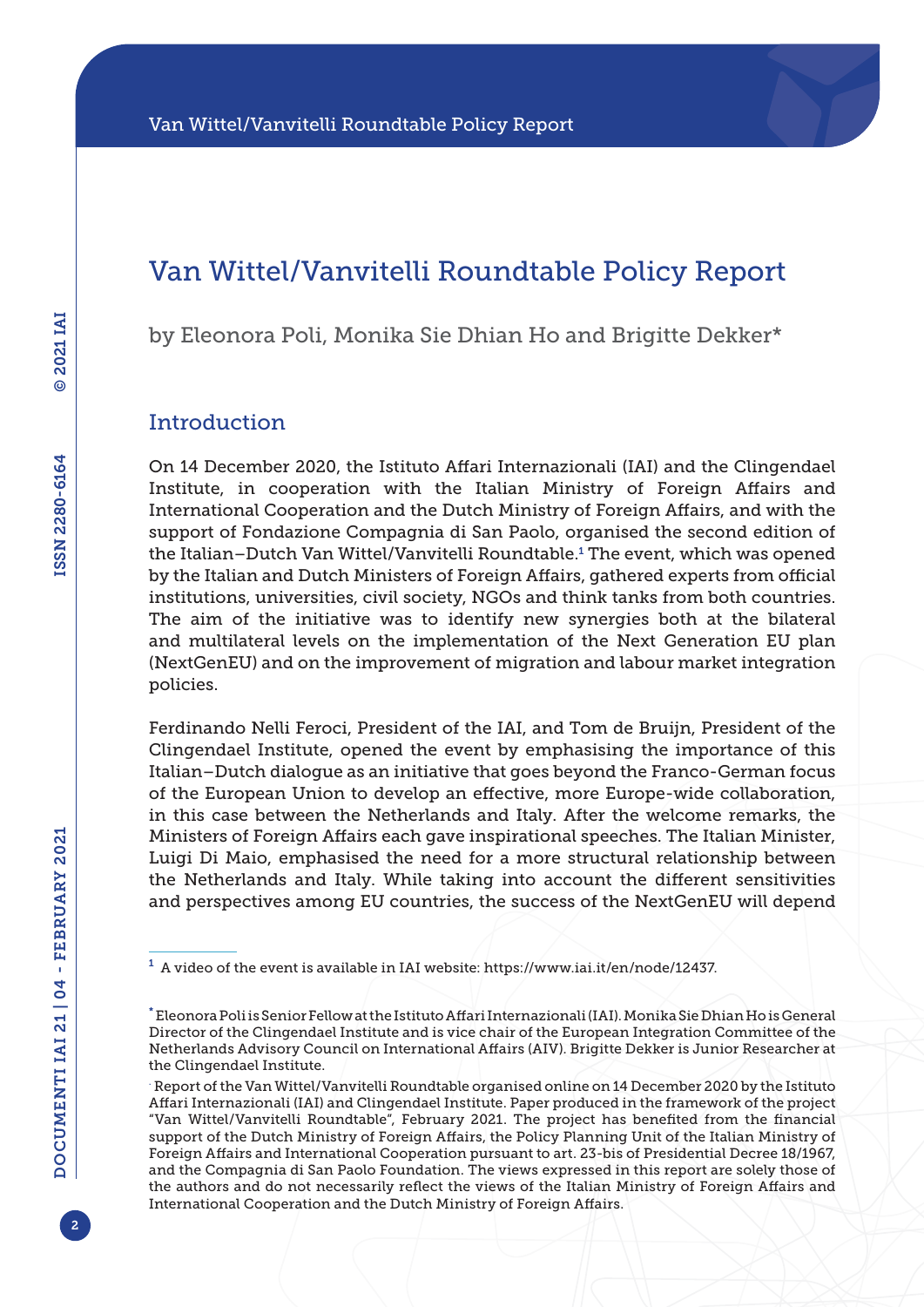largely on the ability of national governments to translate the plan into ambitious actions for vital economic and technological reforms. The Dutch Minister of Foreign Affairs, Stef Blok, highlighted shared values such as democracy and the rule of law, on which Dutch–Italian cooperation has been built. In a forwardlooking view, the Minister discussed climate change, migration and strategic autonomy. While climate change is a separate issue from the COVID-19 pandemic, he posited that they both need to be tackled in synergy in order to create a resilient European Union. With regard to migration, the Netherlands and Italy must strive to prevent irregular migration, promote the return of irregular migrants and cooperate closely with the countries of origin and transit for mutually beneficial partnerships. Finally, concerning strategic autonomy, Minister Blok emphasised the need to maintain a strong EU industrial base and continue to strive for an open and free economy and society.

The discussion then developed in closed-door dialogues among experts, respectively focusing on NextGenEU and member states' priorities (Dialogue I) and on migration and the labour market (Dialogue II).

#### Dialogue I: Next Generation EU and member states' priorities

In Dialogue I, participants noted that, while containing the spread of the COVID-19 pandemic, member states need also to focus on climate change and the Paris Agreement. Within this framework, NextGenEU is certainly a unique opportunity for member states to develop greener and more resilient economies. While NextGenEU is a temporary recovery tool, it is up to member states to make it effective by implementing the structural reforms needed for more sustainable, equal and competitive national economies. Another objective of NextGenEU is to make public perceptions of the EU more favourable, both in Italy and in the Netherlands, and it is now up to national governments to live up to citizens' expectations.

According to the participants, the Italian government has acknowledged its responsibility to use the NextGenEU funds for the public good by tackling the various bottlenecks that currently limit economic growth. In implementing the NextGenEU plan, Italy aims to carry out three strategic initiatives: country-wide modernisation, ecological transition, social, territorial inclusion and gender equality. Within these initiatives, six missions are articulated: i) digitalisation, innovation and competitiveness of the production system; ii) green revolution and ecological transition; iii) infrastructure for mobility; iv) education, training, research and culture; v) social, gender and territorial equity; and vi) health. Italy is ahead of the Netherlands in organising the implementation of the recovery funds, due to the upcoming parliamentary elections in the Netherlands in March 2021. Nevertheless, the Netherlands is taking tax avoidance seriously. The criticism received from other EU member states translated into an ambitious plan consisting of unilateral measures to ensure that tax flows to low-tax regions will be avoided by taxing companies at source.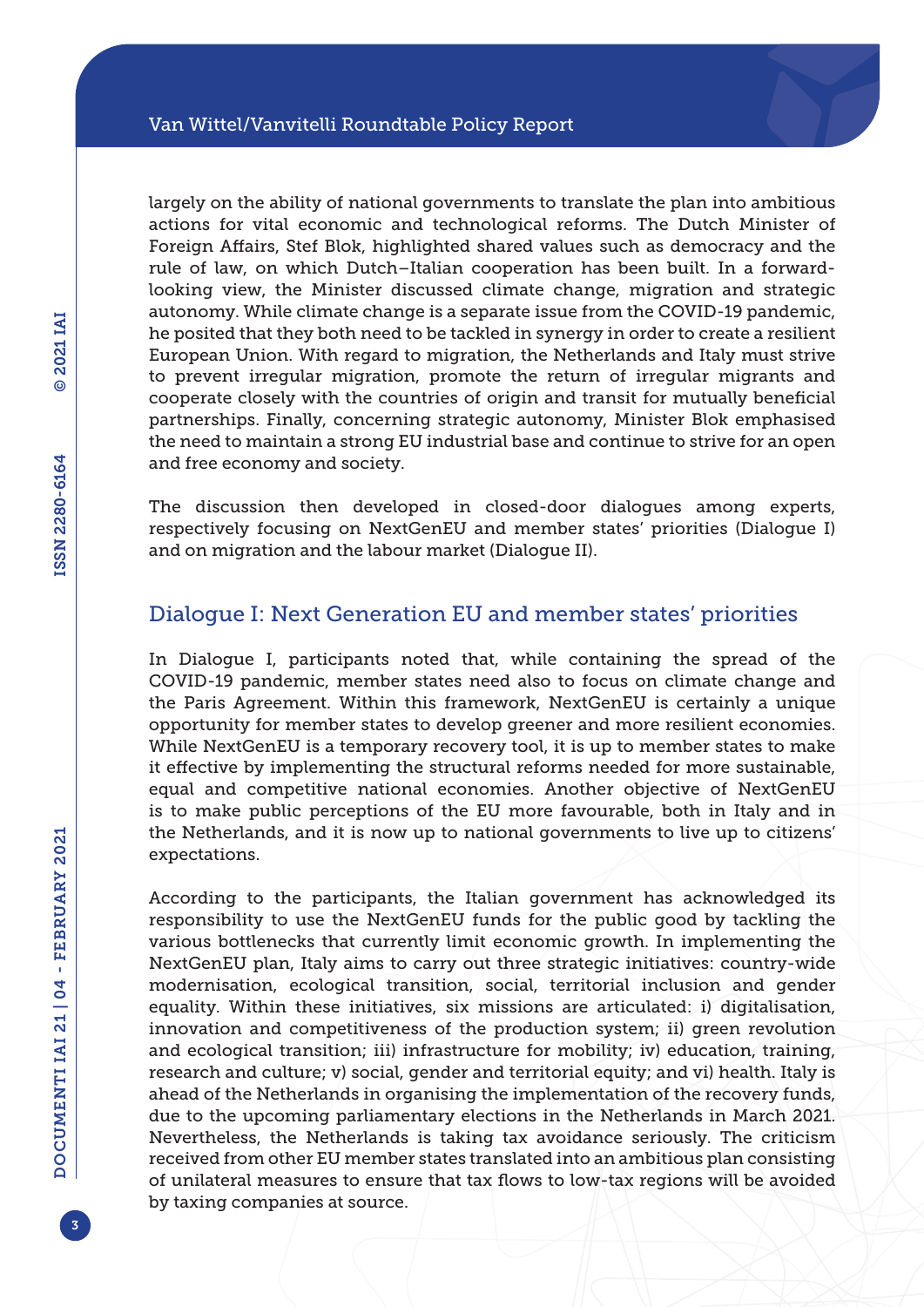With the above in mind greater Italian–Dutch cooperation should aim at:

1) *People, planet and prosperity*: as with the G20 Italian Agenda, it was agreed that the people, the planet and their prosperity should be at the centre of the current Italian–Dutch cooperation. While governments focus on how to overcome the pandemic and meet the challenges of the economic recession, climate change and the need to implement greener economies should not be forgotten. The NextGenEU plan shows how different perspectives can come together: the Italians strive for greater fiscal integration while the Dutch focus on the importance of member states rebuilding stable economic foundations. This was possible because both countries shared the goal of creating more resilient and inclusive economies. To avoid rebuilding old economic models, national implementation plans, both in Italy and in the Netherlands, should develop coordinated green policies to put the EU on track for zero emission and achieve carbon neutrality by 2050.

2) *Cross-cutting green policies*: governments in Italy and the Netherlands should prioritise cross-cutting green policies across all their national agendas, as climate change has an impact on many policy areas, including health, inequality, social and economic inclusion. Moreover, the digital agenda should be directly linked to green policies, to support structural and sustainable reforms and connect economies at large.

3) *Greener financial sectors*: while "green" is becoming the new norm, both countries should facilitate the financial sector's incorporation of climate-related risk management. The governments of Italy and in the Netherlands need to stress the importance of sustainable investment. To date, over 70 central banks cooperate within the Network for Greening Financial System to advance greener investments.<sup>2</sup> Yet further action is needed. A good starting point could be the organisation of bilateral competitions on the most cost-effective green investments. National governments could also promote communication on the better guarantees green assets may provide to private investments.

4) *Digital transformation*: the governments of Italy and the Netherlands need to express support for an ambitious digital agenda. Digital transition plays an important part in the EU's economic recovery strategy and the Netherlands welcomes the guidance provided by the European Commission on this matter. The EU's policy to foster innovation is aimed to ensure a competitive market for all EU companies, irrespective of size and origin, and to strengthen the EU's digital single market, while at the same time securing fundamental rights and common EU values.

5) *Local level inclusion*: cooperation between Italian and Dutch green agendas should also include cities. Cities are key actors in developing and testing the

<sup>2</sup> For more information see the official website: [https://www.ngfs.net/en/about-us/membership.](https://www.ngfs.net/en/about-us/membership)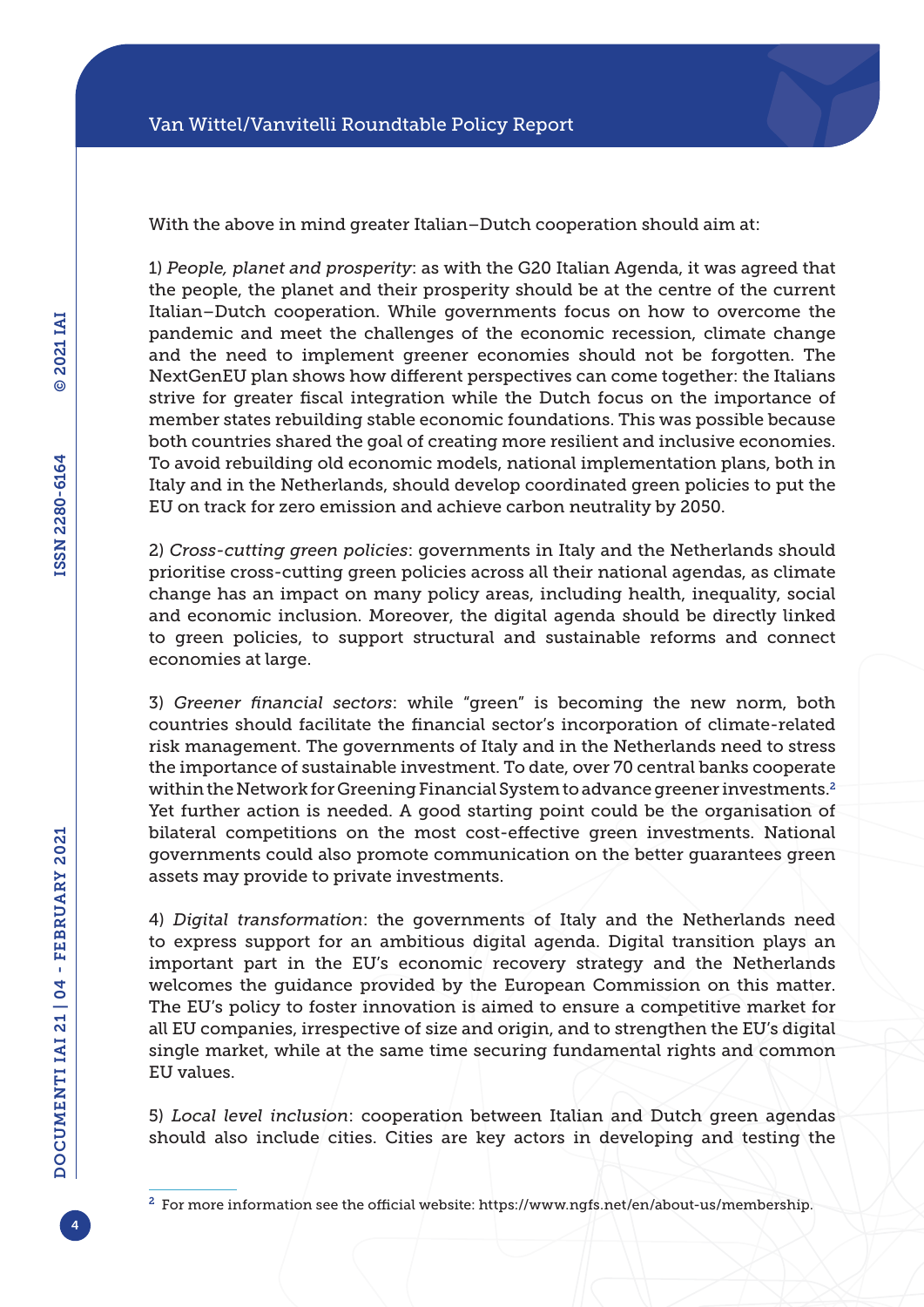coherence and effectiveness of environmental policies and in responding to people's needs, especially those in conditions of socio-economic marginality. One idea posited was to implement town-twinning programmes to develop local cooperation in the design and implementation of green policies.

#### Dialogue II: Migration and the labour market

In Dialogue II, participants stressed the need for more effective and aligned migration policies. It was contended that the EU as a whole should develop coherent and effective partnerships with third countries based on shared interests, to stop human trafficking and irregular migration. While the EU needs to reform the Dublin system and the border procedures now in place, solidarity among member countries is essential, especially regarding the redistribution and the relocation of migrants. It is also important to go beyond the current narrative that is primarily focused on stopping irregular migration and on asylum. A new narrative focusing on controlled legal migration for work and study, as part of a sustainable migration partnership between third countries and EU countries, is long overdue. Moreover, in the upcoming years, climate migration will be increasingly visible and relevant.

According to the participants, in the last 20 years, the nature of labour migration partnerships developed by the Italian government has significantly evolved. The first-generation agreements were based on quotas. Today, partnerships and similar models are based more on the circular mobility of labour migration, with the promotion of vocational training to foster youth employability in partner countries. Dutch experts at the roundtable stressed that, in the Netherlands, regular migration has a significant impact on society, increasing the Dutch population by 100,000 annually. In addition to the potential negative impact on society, such as housing shortages, the positive elements of regular migration need to be quantified, and the potential for legal circular migration explored in order to create a balanced overview and help policymakers to navigate through the complexities of the issue.

Within this framework, it was recommended that greater Italian–Dutch cooperation in the field of migration and labour market integration should aim at:

1) *Positive narratives on migration*: Italian and Dutch national narratives developed around migration should allow for positive framing, to avoid depicting migration only as a problem rather than as an opportunity. Migration should be more than asylum policies and security issues. There are several positive aspects of migration relating to economic and demographic development, infrastructure development and cultural exchange that Italy and the Netherlands should better explore and quantify.

2) *Ambitious and multilevel partnerships*: to date, coordination between member states and EU institutions to assess the level and the efficacy of partnerships with third countries is not sufficient for determining possible additional measures.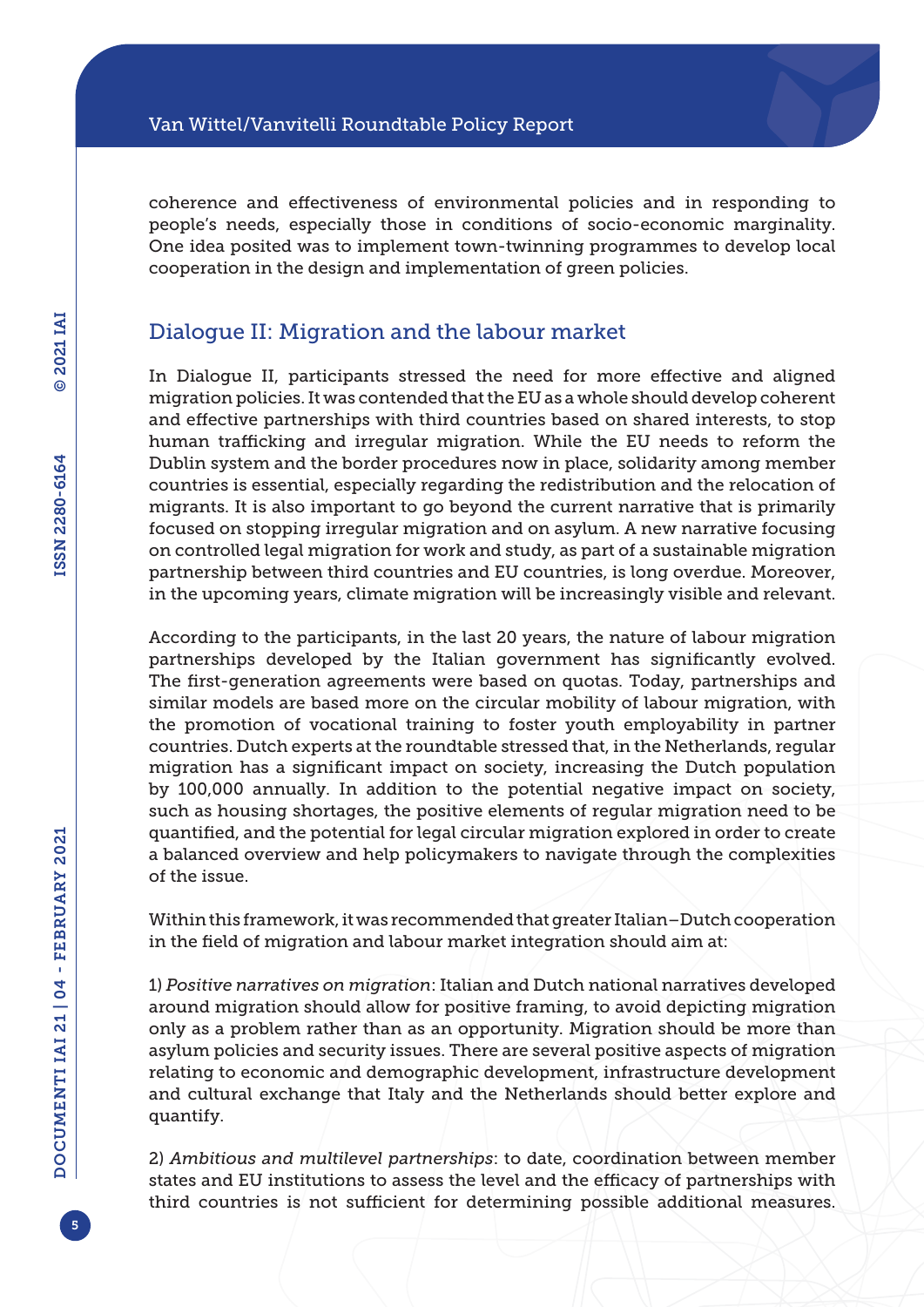Adequate funding and political investment, as well as the involvement of civil society and labour organisations in third countries, are key to making such partnerships successful and sustainable in the long term. Moreover, legal (intellectual) corridors for talented individuals and for low- and medium-skilled workers should be created.

3) *Digitalisation of information*: more and better information on legal migration trajectories to various EU member states, and on individual potential migrants, would have a twofold result. On the one hand it could allow effective best practices to be replicated. On the other hand, the development of a digital portfolio of candidates for regular migration in state employment offices in the countries of origin, to be shared with relevant stakeholders, could support regular migration programmes based on national labour market shortage, ensuring a good match between the employer and the third country employee.

4) *Circular migration and EU status*: the Netherlands and Italy should share best practices on circular migration. Talent schemes that allow migrants to receive training in an EU country and then work remotely for the same company but under conditions relevant to their country of origin are promising. Migrants should also be allowed and encouraged to apply for EU status that enables them to work in countries across the EU. The ICT sector may be particularly suited to such a proposal. It is always important to take into account the aspirations and capabilities of potential migrants in these schemes, to find a common denominator that serves the interest of the migrants, the country of origin and the guest country in the EU.

#### Conclusion and follow-up/prospect

The Van Wittel/Vanvitelli Roundtable is a unique opportunity for Italy and the Netherlands to positively engage in dialogue and explore new synergies. The year 2020 was challenging for both Italy and the Netherlands, and yet the two countries have the potential to cooperate further on post-COVID recovery plans and reconstruction as well as on the management of migratory flows. Despite differences in ideas and rhetoric, Italy and the Netherlands both prioritise the development of more inclusive and sustainable economies and a more effective labour market integration system, especially given their shared challenge of migration. In this respect, the Roundtable was successful in allowing participants to have an open and frank conversation and identify key policy recommendations for fostering effective cooperation. At the next round table, every effort will be made to identify specific niches and synergies for bilateral cooperation and cooperation within the EU and to broaden participation to include people from a greater diversity of backgrounds, including from the private sector.

*Updated 16 February 2021*